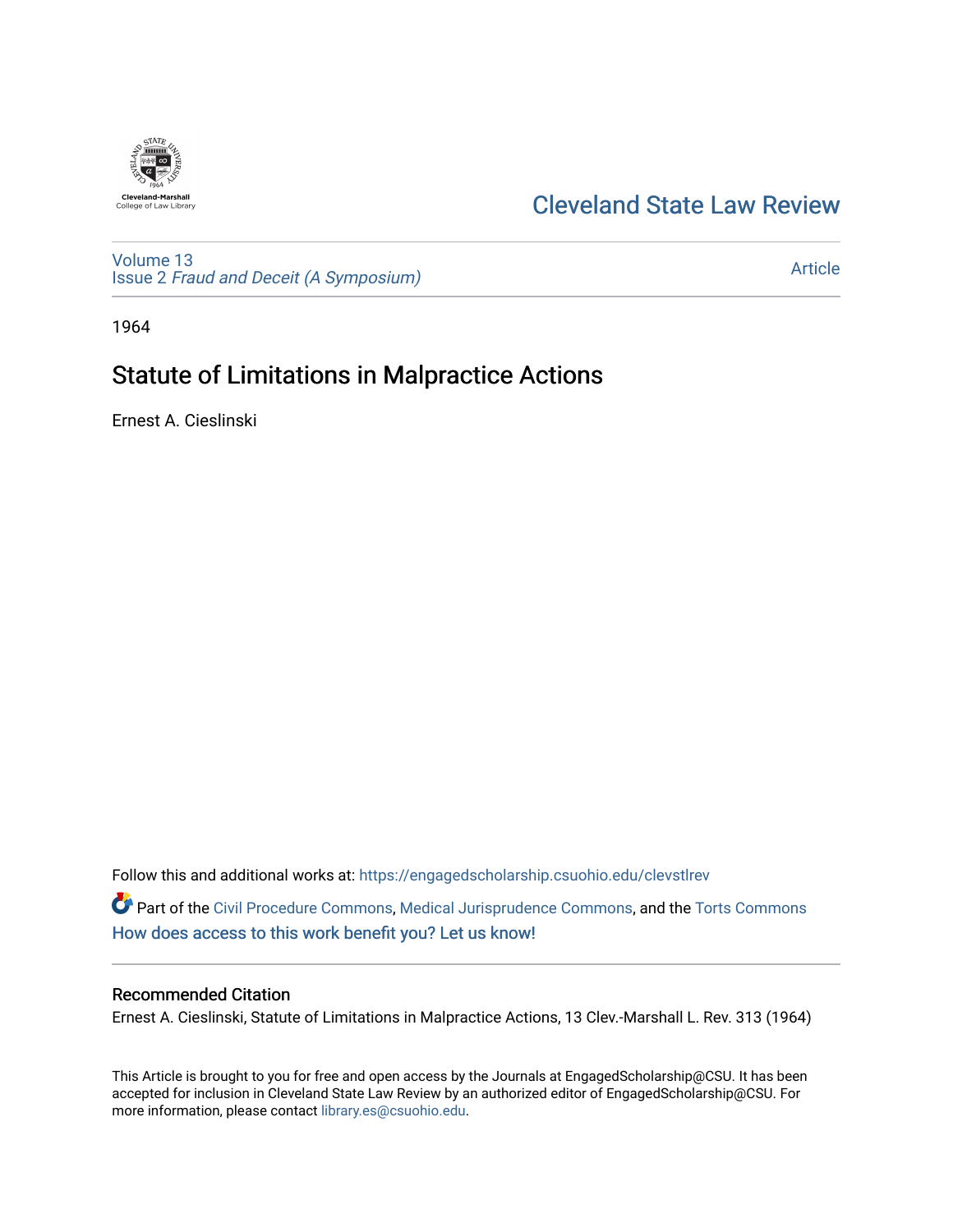## *Statute of Limitations in Malpractice Actions*

### *Ernest* **A.** *Cieslinski* **\***

**T HE ILL-TREATED** patient has sought redress for medical malpractice by actions that sound in tort,<sup>1</sup> in contract,<sup>2</sup> or in fraud.3 As with other actions, the underlying policy of "peace and repose" of all statutes of limitations dictates that these actions be timely.4 In Ohio, for example, the time limit for an action for malpractice is one year.5

From the physician's viewpoint, such imposed time limit is justified as a means of assuring reliable evidence.<sup>6</sup> Thus fairness to the physician demands that the plaintiff should commence his action within a reasonable time.

On the other hand, the wronged patient certainly should have ample time to assert his claim. Indeed, possibly this would be a better basis for malpractice limitations statutes.7 Superficially, a one year period of limitations does not seem to be extremely rigorous on the patient. However, *Schwartz v. Heyden* Newport *Chemical Corporation*<sup>8</sup> illustrates the potential harsh-

2 74 **A.** L. R. **1317 (1931);** Slaughter v. Tyler, **126** Fla. **515, 171** So. **320 (1936);** Menefee v. Alexander, **107 Ky. 279, 538 S.** W. **653 (1899);** Burke v. Maryland, 149 Minn. 491, 184 **N.** W. **32 (1921);** Yeager v. Dunnavan, **26** Wash. **2d 559,** 124 P. **2d 755** (1946).

4 Note, **27** Albany L. R. **312, 315 (1963).**

<sup>\*</sup> B.S., Univ. of Pittsburgh; Engineer, Cleveland Graphite Bronze Co.; Third-year student at Cleveland-Marshall Law School of Baldwin-Wallace College.

**<sup>1</sup>** 41 Am. Jur., Physicians **&** Surgeons, Par. **123.**

**<sup>3</sup>** Swankowski v. Diethelm, **98** Ohio **App. 271, 129 N. E. 2d 182 (1953),** where the court held that the complaint set up a cause of action in malpractice and that the allegation of fraudulent misrepresentation and intentional concealment did not change the action to one of deceit; and see Acton v. Morrison, 62 Ariz. 139, 155 P. 2d 782 (1945); Crossett Health Center v. Croswell 221 Ark. 874, 256 S. W. 2d 548 (1953); Procter v. Schomberg, 63 So. 2d (Fla. **1953);** Scaffold v. Scarborough, **91** Ga. **App. 688, 86 S. E. 2d** 649 **(1955);** Shearin v. Lloyd, 246 **N. C. 363, 98 S. E. 2d 508 (1957);** Hinkle v. Hargens, **81 N.** W. **2d 888 (S. D. 1957).**

**<sup>5</sup>** Ohio Rev. Code § **2305.11,** which provides, "an action for **...** or mal-practice **. . .** shall be brought within one year after the cause thereof accrued.

**<sup>6</sup>***Supra,* n. 4.

**<sup>7</sup>** The general rule that knowledge of the harm is immaterial in determining when the limitation begins to run is based upon the assumption that in most cases a delinquent plaintiff will be aware of the injury within the statutory period. Note, Developments in Law-Statutes of Limitations, **63** Harv. L. R. **1177 (1950).**

**<sup>8</sup>** 12 **N.** Y. **2d 1073; 190 N. E. 2d 253 (1963)** (memo. op.); 12 **N.** Y. **2d** 212, **188 N. E. 2d** 142 **(1963);** noted, **30** Bklyn. L. R. **158 (1963).**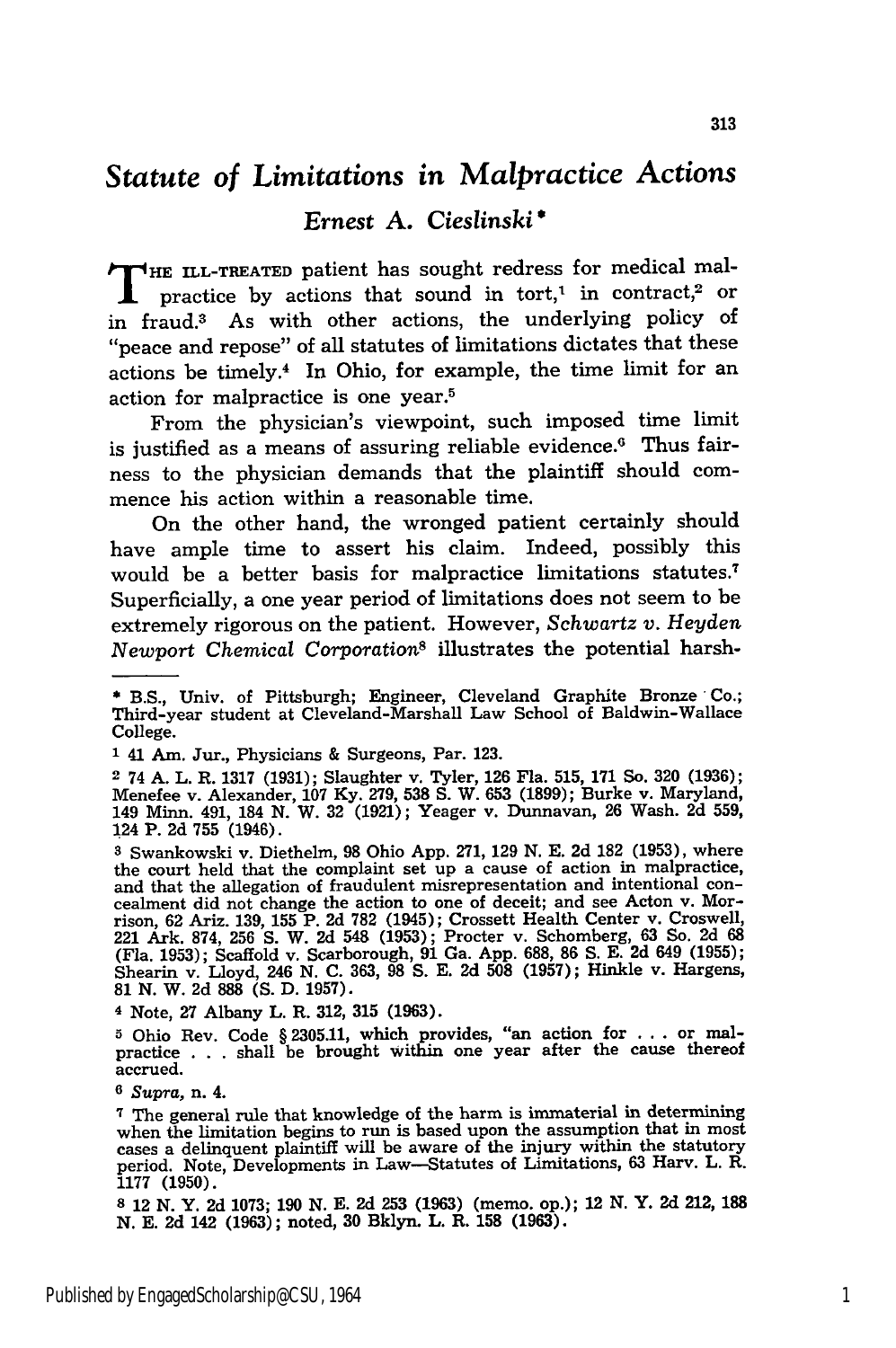ness of such a time limitation. In that case the injury was a slow and hidden reaction to an internal injection. Three years elapsed before the patient discovered the resultant injury. No prudent observer could have discovered the injury sooner. However, it was held that the statute of limitations had run, barring an action for malpractice and leaving the innocent plaintiff remediless. Since such injured patient has no way of protecting himself, arguments favoring leniency appear in court opinions as well as in legal writings.<sup>9</sup>

#### Ameliorating Movements

Many jurisdictions have avoided such a harsh result by advancing the date when the period of limitation begins to run. Thus, one can find holdings, theories and doctrines extending the starting day from the time of the act of malpractice, $10$  to one of the following: the time of injury; **11** the last day of successive contributing injury; 12 the end of continuous treatment; **13** the

**10** *Supra,* note 1 at 233, stating that the statute of limitation on acts of malpractice ordinarily runs in favor of the physician or surgeon from the time of the negligent act, rather than the time of the consequential injury.

Fronce v. Nicholes, 12 Circ. Dec. 472, 22 **C. C.** R. **539 (1901),** in a clear and concise opinion, sustains the rule that the statute commences to run when the injurious act complained of is perpetrated or accomplished.

Also, Cappuci v. Barone, **266** Mass. **578, 581, 165 N. E. 653, 654-655 (1919);** Wilder v. Haworth, 187 Ore. 688, 213 P. 2d 797 (1949), 74 A. L. R. 1317<br>(1931) supplemented 144 A. L. R. 209 (1943); Conklin v. Draper, 229 App<br>Div. 227, 241 N. Y. Supp. 529 (1930), affd. 254 N. Y. 620, 173 N. E. 892 (1930 Tortorello v. Reinfeld, **6 N. J. 58, 77 A. 2d** 240 **(1950);** Shearin v. Lloyd, *supra,* note **3.**

**<sup>11</sup>**Golia v. Health Ins. Plan of Greater N. Y., 7 N. Y. 2d 931, 165 N. E. 2d **<sup>578</sup>**(1960). Bernath v. LeFeuer, **325** Pa. 43, 189 A. 342 (1937), in which it was said that it is too well established to require extensive discussion that the statute of limitations runs from the time of injury even though the damage may not have been known.

**<sup>12</sup>**Gross v. Wise, 16 App. Div. 2d 682, 227 N. Y. S. 2d 523, 80 A. L. R. 368 (Supp. 1962). Wherein the court held that the last alleged act of malpractice accrued beyond the two years statute of limitations, and although subsequent treatment was applied thirty nine times, since no claim was

(Continued on next page)

<sup>&</sup>lt;sup>9</sup> See Truxel v. Goodman, 49 N. E. 2d 569 (Ohio App. 1942), in which the majority opinion stated, "We sympathize with the earnestness with which council for plaintiff argues the justness of his client's case. He says tha has no quarrel with the legislation in its enactments, but rather with the construction given to the section by the courts. Certainly council would not expect us to reverse the Supreme Court. . . . We volunteer the suggestion that we think some changes should very properly be made." See also Gress, Malpractice and the Statute of Limitations, 16 St. John's L. R. 101, 103 (1941), wherein it was stated "A plaintiff can bring an action for malpractice only if he had become fortunate enough to discover the wrong within two years after its commission."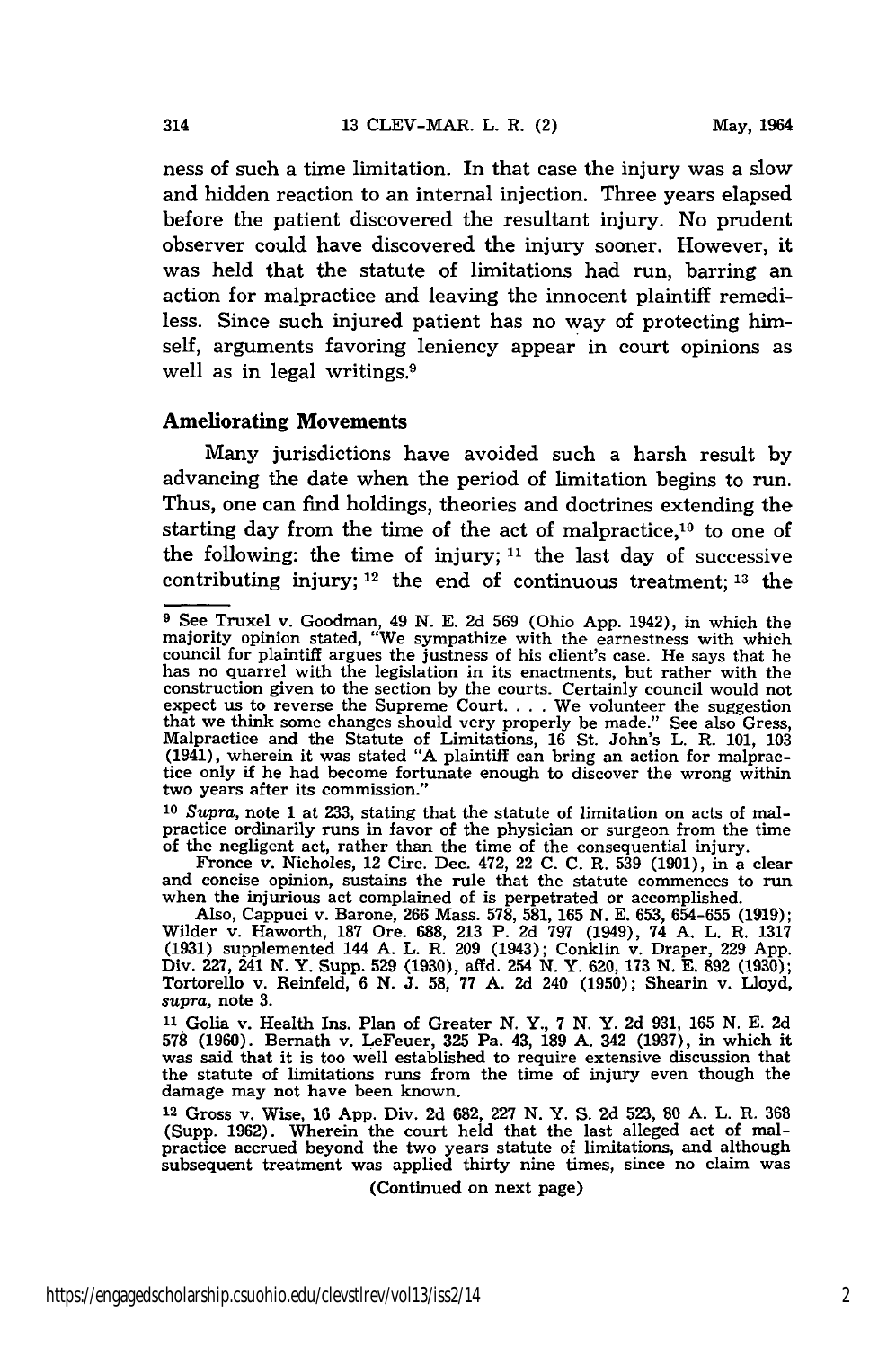termination of continuous surgeon-patient relationship; 14 and the day of discovery or when a diligent person would have discovered the malpractice. <sup>15</sup>

In general, compassion for the innocent patient has produced a tendency toward allowing sufficient time to bring an action. In some states the progress is slow.<sup>16</sup> Other jurisdictions have maximized patient protection by tolling the statute until the injury is discovered.<sup>17</sup>

### The **Continuous Treatment Theory**

Ohio has been cited as the leader of the movement to broaden the construction of malpractice statutes **by** tolling the statute until continuous treatment terminates.<sup>18</sup> The leading case is *Gillette v. Tucker,19* in which the syllabus reads:

Where the physician operates upon the patient, for what he pronounces to be appendicitis and neglects or carelessly forgets to remove from the abdominal cavity, a sponge which he had placed therein, and closes the incision, with the sponge remaining therein, and this condition continues during his entire professional relationship to the case and

#### (Continued from preceding page)

made that such treatment was improper, the action was barred. Also, Hotelling v. Walther, 169 Ore. 559, **130** P. **2d** 944 (1942), 144 A. L. R. **205** (1943). **<sup>13</sup>**See Bowers v. Santee, 99 Ohio Op. 361, 363, 124 N. E. **238,** 240 (1919), which held that "termination of treatment does not necessarily mean formal discharge. The physician need only have ceased to treat as to the particular injury or malady in question."

DeLong v. Čampbell, 157 Ohio St. 22, 104 N. E. 2d 177 (1952); Guy v. Schuldt, 138 N. E. 2d 891 (Ind. 1956); Buchanan v. Kull, 323 Mich. 381, 35<br>N. W. 2d 351 (1949); Nervick v. Fine, 195 Misc. 464, 87 N. Y. S. 2d 534 (1949) affd. 275 App. Div. 1043, 91 **N.** Y. S. **2d** 924 **(1950);** Sly v. Van Lengen, 120 Misc. 420, **198** N. Y. Supp. **608** (1923); Williams v. Elias, 140 Neb. 656, 1 N. W. **2d** 121 (1941).

**<sup>14</sup>**Gillette v. Tucker, **67** Ohio St. **106, 65 N. E. 865, 93** Am. St. Rep. **639 (1902);** Garlock v. Cole, **199** Cal. **App. 2d 11, 18** Cal. Rptr. **393 (1962);** Ham- mer v. Rosen, **7 N.** Y. **2d 376, 165 N. E. 2d 756, 198 N.** Y. **S. 2d 65 (1960);** Schmitt v. Esser, **183** Minn. 354, **236 N.** W. **622 (1931);** Couillard v. Charles T. Miller Hosp., Inc., **253 Minn.** 418, **92 N.** W. **2d 96** (1948).

**<sup>15</sup>**Stafford v. Schultz, 42 Cal. **2d 761, 270** P. **2d 1** (1954).

**<sup>16</sup>**See Eschenbacher v. Hier, **363** Mich. **676, 110 N.** W. **2d 731 (1961),** where the court concluded by saying "we feel compelled to limit our application<br>here of the last treatment rule to the facts of this case. By so saying, we<br>reserve for further consideration applicability of the discovery rule ur reserve for further consideration applicability of the discovery rule urged upon us by plaintiff for a case which presents a factual situation more appealing than that presented here."

**<sup>17</sup>**Stafford v. Schultz, *supra* note **15;** Urie v. Thompson, **337 U. S. 163, 69** Sup. Ct. **1018, 93** L. **Ed. 1282** (1949).

**<sup>18</sup>**Note, Malpractice-Statute of limitations-Plaintiff's cause of action held not to have accrued until end of continuous treatment, **37** St. John's L. R. **385 (1963).**

**<sup>19</sup>**See *supra,* note 14.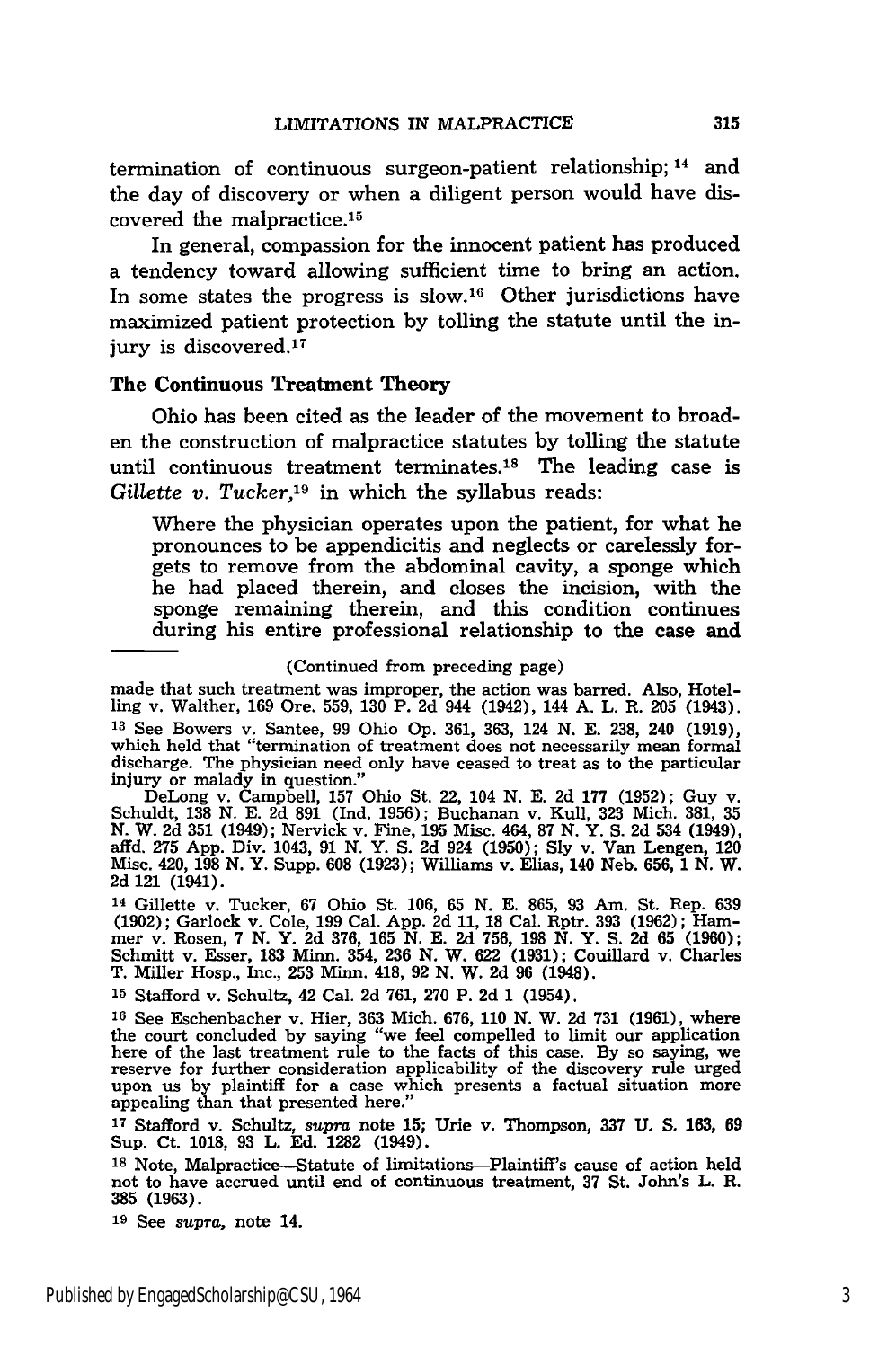is present when he abandons or otherwise retires therefrom, the statute of limitations does not commence to run against a right to sue and recover on account of such want of skill, care and attention, until the case has been so abandoned, or the professional relation otherwise terminated.

*McArthur v. Bowers20* reversed the *Gillette* decision. However, in 1919 in *Bowers v. Santee*,<sup>21</sup> the court again held that the relationship arises out of contract and the statute of limitations begins to run when the contract relationship is terminated. The surgeon-patient relationship arose out of a contract in which the doctor expressly or impliedly agreed to exercise the average degree of skill of members of the same profession. Consequently, the statute of limitation did not begin to run until after termination of such agreement by an ending of treatment. It should be noted, however, that the relevant time is termination of treatment for the particular malady.<sup>22</sup> A surgeonpatient relationship continued for other reasons will not be considered as part of the same contract.

DeLong v. Campbell<sup>23</sup> expanded this theory somewhat by stating that the surgeon also owed the duty of subsequent treatment necessary to a reasonable and substantial recovery. This duty to follow up for a reasonable time means that there is no clear-cut rule to determine the date of the last act related to a specific contracted treatment. Since reasonable minds may differ as to when the statute should thus begin to run, it should be decided by a jury. $24$ 

The recent case of *Lundberg v. Bay View Hospital25* further expands the Continuous Treatment Theory. A woman entered the hospital. A pathologist who had been represented as employed by the hospital improperly diagnosed the patient's condition. Two other doctors working at the same hospital actually performed a needless hysterectomy due to this mistaken diagnosis. The Supreme Court held that the statute of limitations in an action against the hospital was tolled until the patient

- **20 72** Ohio St. **656, 76 N. E.** 1128 **(1905).**
- **21 99** Ohio St. 361, 124 **N. E. 238 (1919).**
- **<sup>22</sup>***Id.* at **363,** where it was stated that "termination of treatment does not necessarily mean formal discharge. The physician need only have ceased to treat as to the particular injury or malady in question."
- **<sup>23</sup>**See *supra,* note **13.**

**25 175** Ohio St. 133 (1963).

**<sup>24</sup>**Pump v. Fox, **113** Ohio App. 150, 17 Ohio Ops. 2d 129, **177 N.** E. 2d **520 (1961).**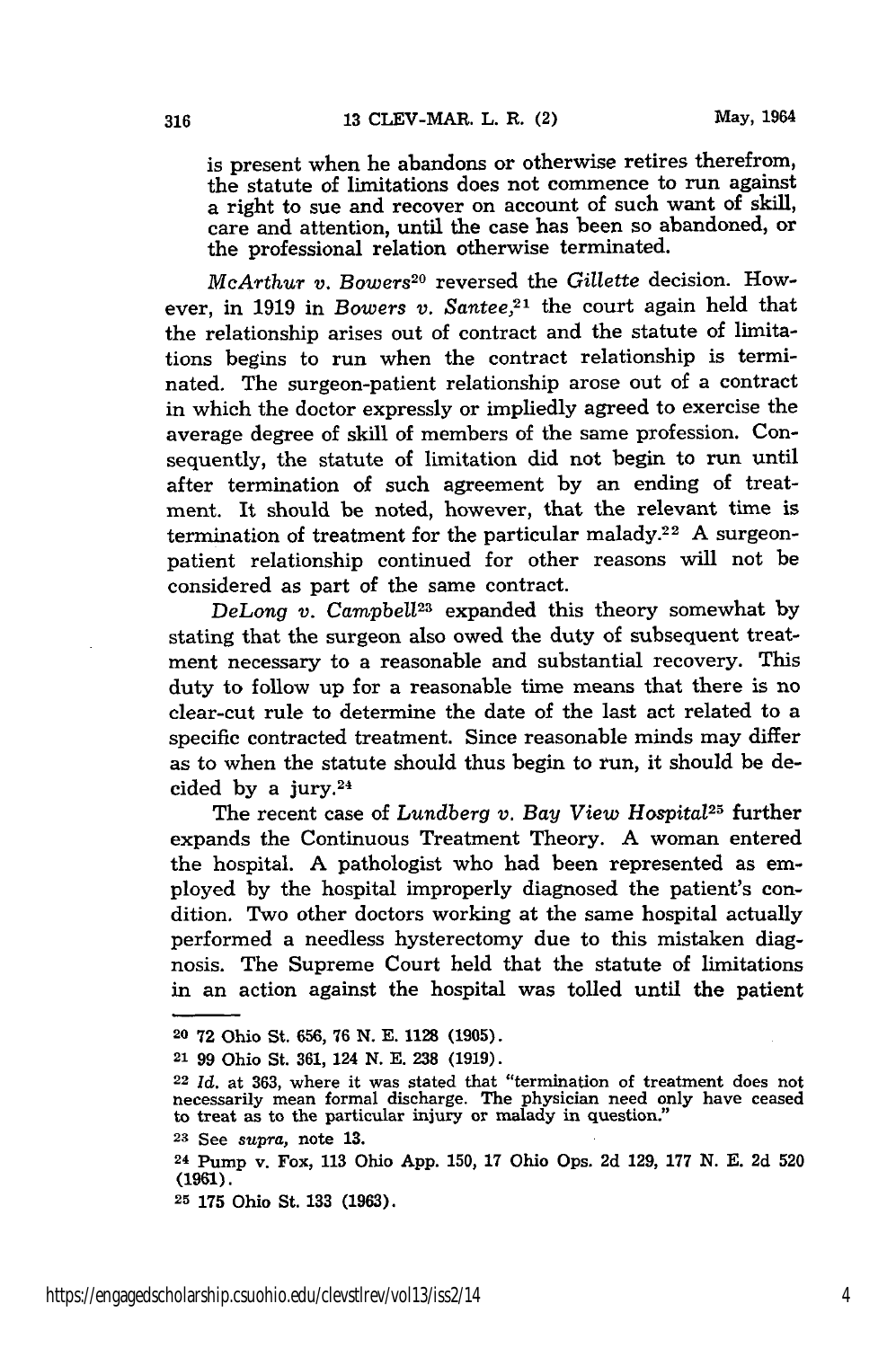severed her hospital relationship. Thus the doctrine of continuous treatment was extended to cover hospital malpractice.

### Discovery Doctrine

However far the continuous treatment doctrine is expanded, it clearly cannot help many victims of medical malpractice. For example, in *DeLong v. Campbell26* an operation in 1942 was performed negligently in that a portion of a surgical sponge was left inside the patient's body. The sponge was found in 1948 by another surgeon. As mentioned earlier, the continuous treatment doctrine barred recovery.

More is needed to prevent injustice. Possibly the best cure is the discovery doctrine. Basically, this doctrine will toll the statute until the plaintiff discovers or should have discovered his injury.<sup>27</sup> Several states have written it into their statutes.<sup>28</sup> Others have adopted it by judicial construction. California, for example, holds that the one year period of limitation for malpractice does not start to run until the date of discovery of the wrongful act or the date when by the exercise of reasonable diligence the act should have been discovered.<sup>29</sup> The words "exercise of reasonable diligence" do not require the patient to doubt and challenge his physician, in whom he should have complete confidence during treatment.<sup>30</sup>

Other jurisdictions have adopted the discovery doctrine.<sup>31</sup> Michigan, which follows the last treatment approach, may soon swing over to the discovery approach as well. The majority court opinion stated, in the case of *Eschenbacher v. Hier*,<sup>32</sup> that they

**32** See *supra,* note **16.**

**<sup>26</sup>** See *supra,* note **13.**

**<sup>27</sup>**Bowman v. McPheeters, 77 Cal. App. **2d** 795, 176 P. 2d 745 (1954).

**<sup>28</sup>** See e.g., Mo. Ann. Stat. § 516, 100 (1952). See also Lillich, The Malpractice Statute of Limitations in New York and Other Jurisdictions, 47 Cornell L. Q. 344, **359** (1962).

**<sup>29</sup>**Huysman v. Kirch, 6 Cal. 2d 302, **57** P. 2d **908 (1936);** see also **80 A.** L. R. 2d **368** (1961).

**<sup>30</sup>**Stafford v. Schultz, *supra* note 15; Garlock v. Cole, 199 Cal. App. **2d** 11, **18** Cal. Rptr. **393** (1962).

**<sup>31</sup>**See, e.g. Perrin v. Rodriquez, **153** So. **555** (La. App. 1934); Thatcher v. Detar, **351** Mo. 603, 173 **S.** W. 2d **160** (1943); McFarland v. Connally, 252 S. W. 2d 486 (Tex. Civ. App. 1962); City of Miami v. Brooks, 170 So. 2d 306 (Fla. 1954); Davies v. Bonebrake, 135 Colo. 506, 313 P. 2d 982 (1957)<br>Ayers v. Morgan, 397 Pa. 382, 154 A. 2d 788 (1959); Nowell v. Hamilton, 249 N. C. 523, 107 S. E. 2d 112 (1959); Spath v. Morrow, 174 Neb. 38, 115 N. W.<br>2d 581 (1962); Fernandi v. Strully, 35 N. J. 434, 173 A. 2d 277 (1961); Seitz<br>v. Jones, 370 P. 2d 300 (Okla. 1962).